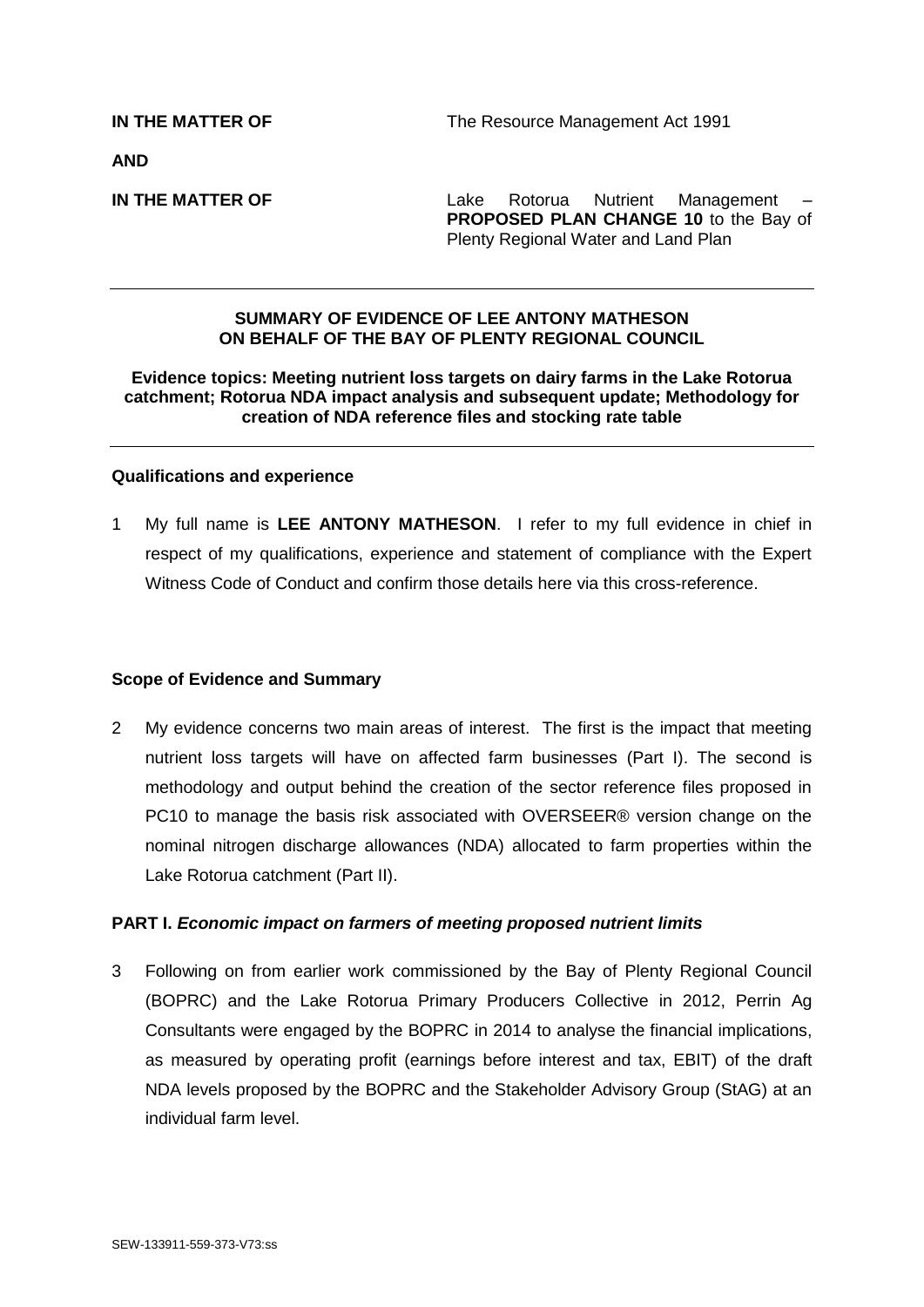- 4 This analysis was completed using a range of hypothetical and real farm case studies that were deemed to be illustrative of farms within the Lake Rotorua catchment. The case study farms were modelled in Farmax and Overseer® software to determine how operating profitability changed as farmers made realistic decisions to optimise their farm systems in a restrictive N loss environment. This included productivity gains considered realistic in the best professional judgement of the authors. The draft report was externally peer reviewed prior to publication.
- 5 The analysis from this study was then reviewed in January 2016 (Update of the NDA Impact Analysis, 2016) to ascertain whether or not the extent of mitigations originally considered for "typical" farm systems in the Lake Rotorua catchment were now sufficient to meet the draft "sector range" allocation framework. In addition, in light of the extreme volatility in milk price experienced by the dairy sector since the initial study, as well as cyclically high prices for red meat and wool, it made sense to review the product pricing assumptions that were originally used to assess the economic impact of farmers actively altering farm systems to lower diffuse nutrient losses.
- 6 In summary, the main findings from this combined body of work were:
	- (i) Farming under a restricted nitrogen loss regime, like that proposed for the Lake Rotorua catchment, is likely to have differing financial impacts across farms and farm systems.
	- (ii) The ability to lift farm productivity in response to the need to mitigate N losses is a key factor in the extent of any [negative] financial impact on farm systems. As a result, N efficient/highly productive farm systems are more likely to be inegatively impacted by a reduction in allowable farm gate N losses.
	- (iii) Dairy farms will likely need to rely on a combination of lower annualised stocking rates, improved per cow milk solids production and replacing high N feed and high N loss feed with low protein alternatives to reduce N losses. Most of the case studies experienced some degree of decline in operating profit (EBIT) in reaching the proposed limits.
	- (iv) Dry stock farms should firstly eliminate the use of N fertiliser where it is deemed to be unprofitable and then eliminate/reduce winter cropping to lower N losses. After that improving per head productivity or shifting feed used for livestock maintenance into more N efficient livestock classes are key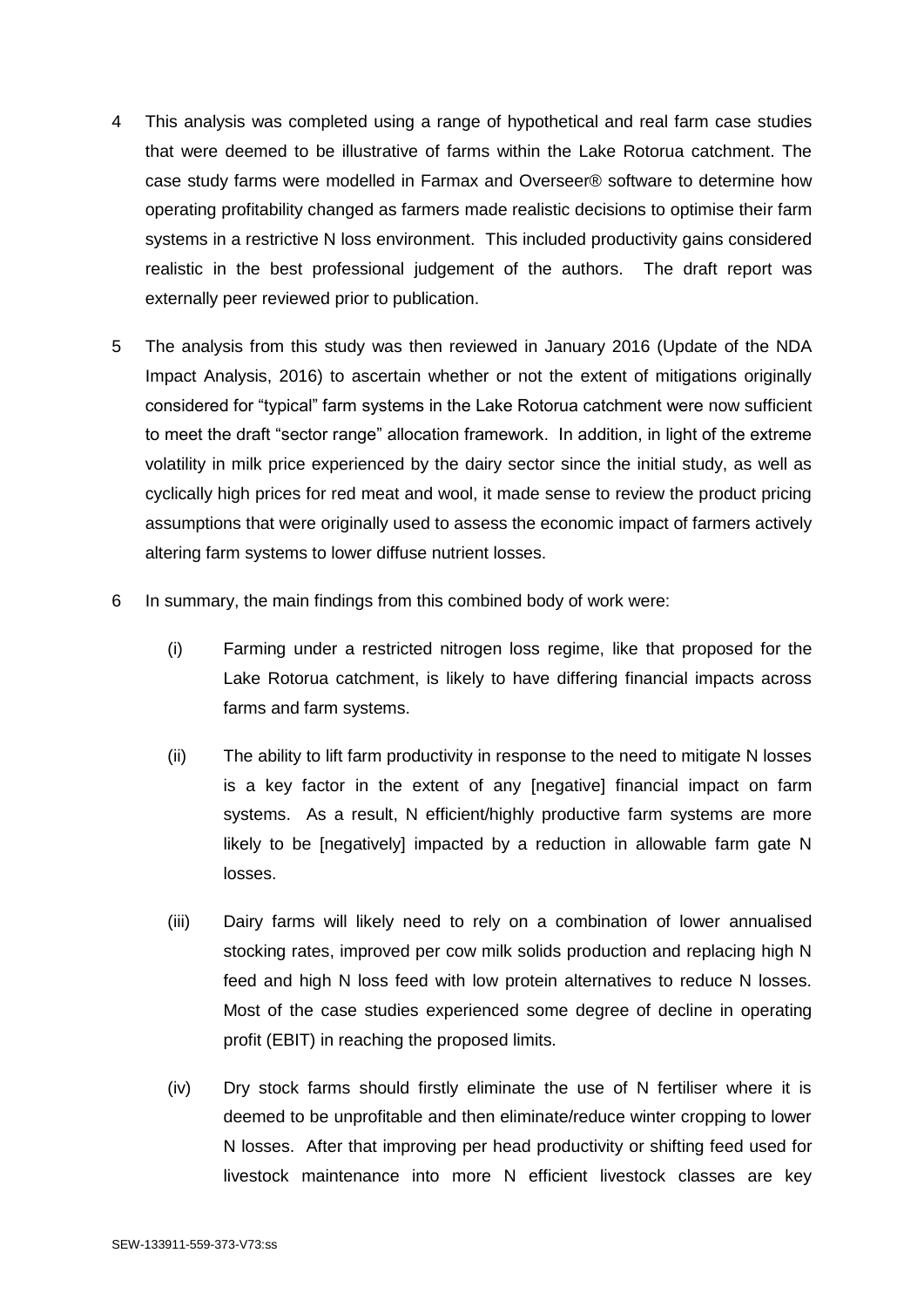strategies. However, the extent to which these changes resulted in profit increasing, decreasing or remaining unchanged relied heavily on the relative profitability of the various enterprises and their mix in the system. This is because of the variability in both N losses and annual profitability from the numerous livestock farming systems utilised within non-dairy pastoral farming operations. As a result, the complexity of non-dairy pastoral farming systems makes identifying the definitive financial impact of N limits on the sector extremely difficult.

- (v) It is important to recognise how the changes in the prices of inputs and outputs associated with a mitigation strategy can alter the perceived and actual financial impacts of meeting N loss targets. When output prices are low, the financial impact of lowering production reduces. Likewise, when input prices are high, reducing their [inefficient] use improves the cost structure of the business. Of course the converse obviously applies. Therefore, while the requirement to lower N losses is not, in of itself, the sole determinant of a farm business's financial health, it will potentially limit the ability of a farm system to change in response to volatility in market prices or climatic conditions as they occur over time in order to maximise profitability.
- (vi) The combination of OVERSEER® version change and the sector range allocation subsequently notified in PC10 is likely to require some dairy and dairy support farms to make system/land use changes beyond the extent originally envisaged by BOPRC and StAG back in 2014. This is consistent with the average dairy farm sector reduction having been set at 35.3% (versus an analysed reduction of only 25% in the 2014 Perrin Ag report.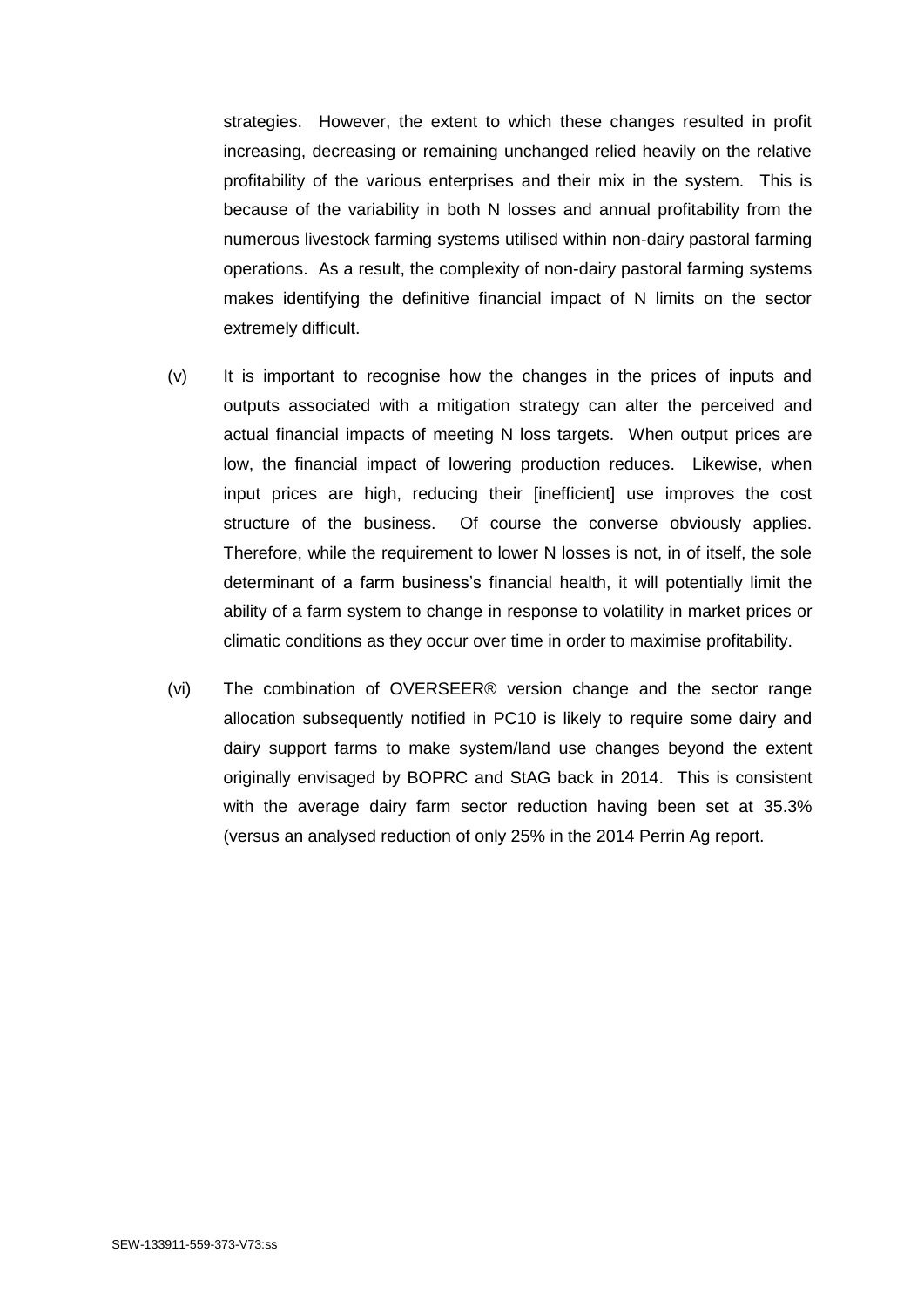# **PART II. Methodology and output of the sector reference files**

- 7 Perrin Ag Consultants Ltd was engaged by the BOPRC in August 2015 to create dairy and drystock sector reference files using Farmax and OVERSEER software for the purposes of managing OVERSEER version change on the PC10 nitrogen discharge allowances.
- 8 Initially the reference files were designed to represent farm systems with the average per hectare 2032 discharge of the range in N losses associated with each sector as determined by the dual range allocation method. On this basis, the models, whilst utilising a hypothetical block set-up that was representative of the geo-physical characteristics of the Rotorua catchment (see below), were intended to be both physically and financially feasible – to some extent providing a "proof-of-concept" of viable farming enterprises operating within the limits of the relevant sector average 2032 NDA. This was successfully completed and incorporated into the notified plan change.
- 9 After initial submissions on PC10 were received, new reference files were then designed to be representative of the "average" benchmarked dairy and dry stock farming systems as they would have been during the Rule 11 benchmarking period (2001-2004), both in terms of farm system and average per hectare N discharge. Again, this was successfully achieved.
- 10 The primary objective of this change was to create reference files that tracked the average benchmarked sector losses through OVERSEER versions as closely as possible. Since completing this latest iteration of the reference files I have had the opportunity to read the evidence of Mr MacCormick dated January 2017 and to discuss the application and outcome of the proposed new reference files with him. As a consequence of this it is my opinion that the revised "sector benchmark average" files will deliver improved relativity with benchmarked N losses through OVERSEER version change, and that they will therefore provide a better option for use in the framework than those originally developed in August 2015.

### **Conclusion - overall**

11 The N loss restrictions placed on farm properties in the Lake Rotorua catchment through the sector range allocation proposed in PC10 will, in my opinion, have a variable impact on the [operating] profitability of farm businesses.